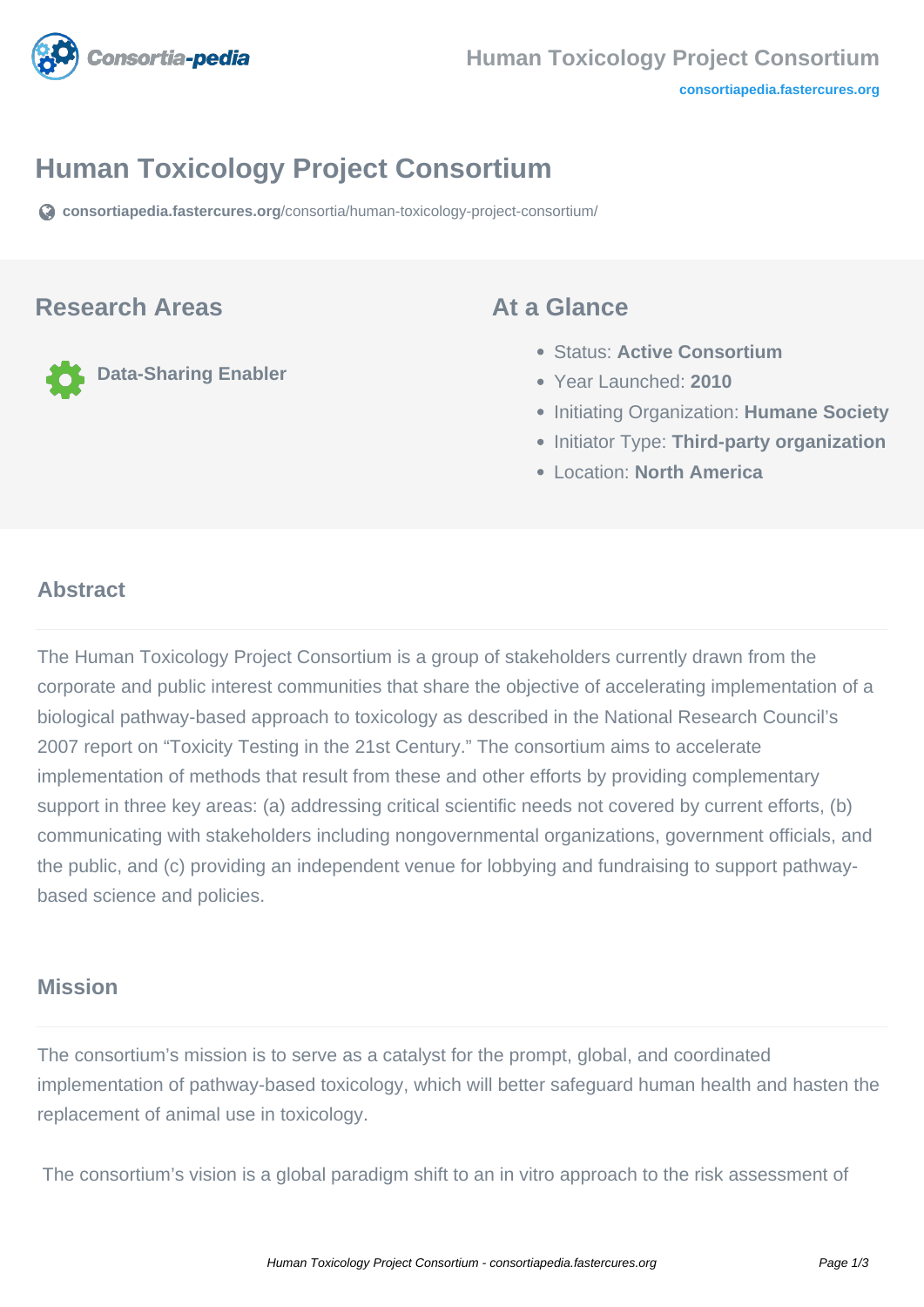

chemicals and drugs that is based on a modern understanding of human biology and disease pathways, yielding results more rapidly and more predictive of human health effects than current approaches.

The consortium's key aims are as follows:

# **Consortium History**

2007: Consortium founded

# **Links/Social Media Feed**

| Homepage | http://humantoxicologyproject.org/ |
|----------|------------------------------------|
| Twitter  | https://twitter.com/htpconsortium  |

#### **Points of Contact**

Contact the consortium coordinator: [kwillett@humanesociety.org](mailto:kwillett@humanesociety.org)

# **Sponsors & Partners**

Dow Chemical DuPont Exxon Mobil Humane Society International Humane Society Legislative Fund Humane Society of the United States ILSI Health and Environmental Sciences Institute L'Oreal Procter & Gamble